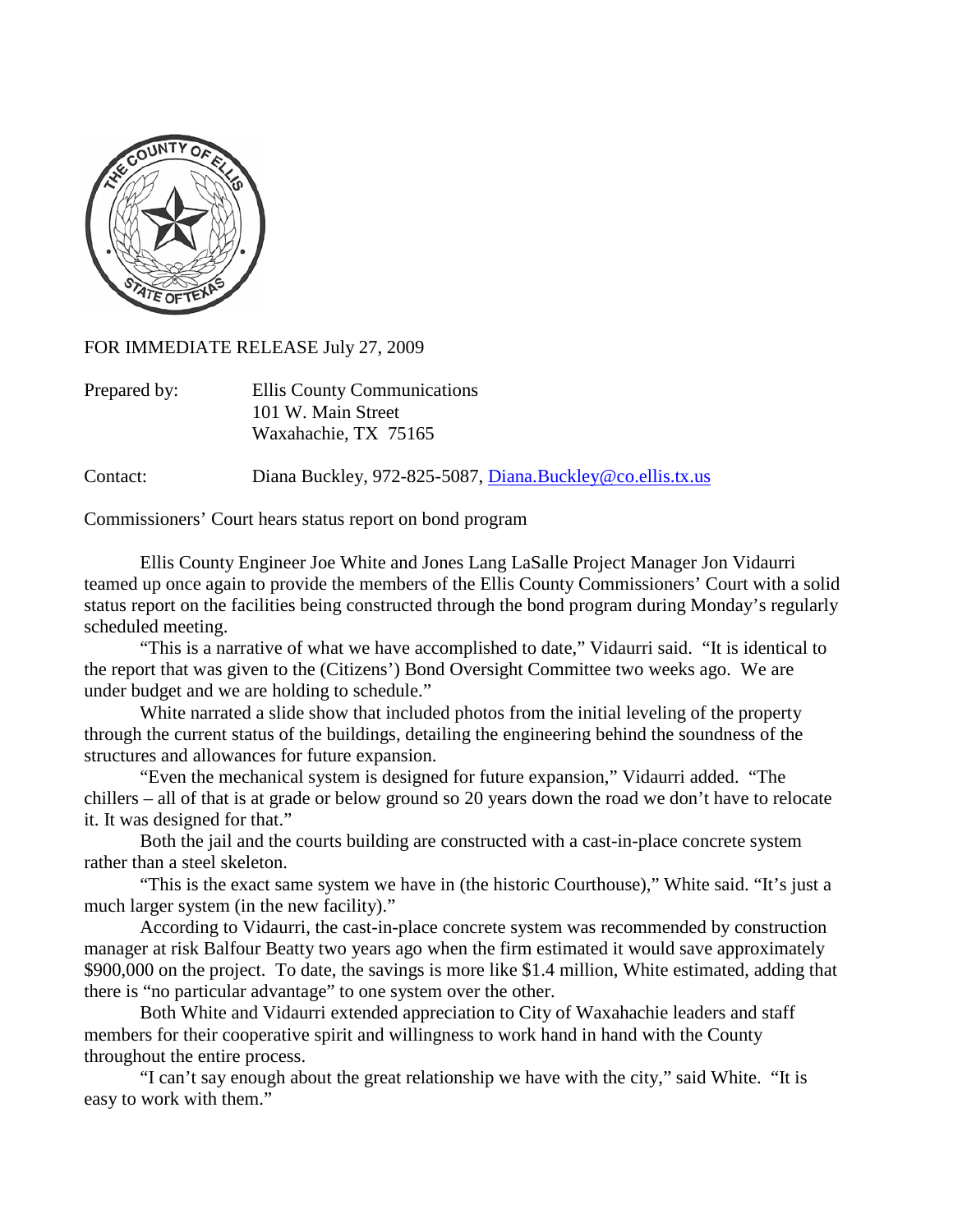As work on the county's 2009/2010 budget progresses, a number of related items were approved during the meeting, including:

- A \$25,000 contract with Meals on Wheels to provide services to needy elderly and disabled persons throughout the County, the same amount as in the 2008/2009 budget;
- Funding of \$15,000 for the Child Protective Services Board, also known as the Child Welfare Board, a \$5,000 increase over the 2008/2009 budget, with Commissioner Heath Sims, pct. 3, voting against the increase;
- Funding of \$2,500 for the Ellis County Historical Commission, the same amount as in the 2008/2009 budget;
- Renewal of employee health insurance coverage through the Texas Association of Counties Health and Employee Benefits Pool, realizing a renewal credit of \$313,634, passing along a 3.5 percent increase in the cost of dependent premiums, and extending the new employee waiting period from 60 to 90 days;
- Consolidation of Judge Calvert's and Judge Wilhelm's Westlaw subscriptions in order to gain a cost savings;
- Approval for the Sheriff's Department to apply for \$18,718 under the Edward Byrne Memorial Justice Assistance Grant Program.

County Judge Carol Bush thanked all the representatives of the charitable and non-profit organizations that were present.

"We can't deny the needs are enormous and far outpace the funding most of the time," she told members of the Child Protective Services Board. "We are thankful for your commitment and glad to participate."

The Board also received approval for the appointment of Shree Kent and Don Davis to replace members whose terms of service had ended.

"We do need people from all parts of our county to serve on our board," said Sylvia Smith, later promising to provide a summary of duties to assist Commissioners in making recommendations.

Some time was spent in discussing the merits of different materials as road toppings and laying the groundwork for improved bidding processes for road building materials.

"You will need to put all the specifications into the bid document," said Assistant County Attorney Lee Auvenshine. "Fully articulate what it is you want – size, cleanliness, bonding, you name it – and say that we are going to be taking a primary, a secondary, an alternate, and so on."

Commissioner Bill Dodson, pct. 2, mentioned the cost that is added to road building materials by having to handle them twice, with Purchasing Agent Richard Denniston adding that these costs might be offset by creating a central location for stockpiling materials so that they could be purchased when the market is favorable.

"It will also require ongoing review of the (supplier) we just finished up with," Denniston told the Court. "What was their product, what was their service – we do not want to continue (to contract) with somebody that gave us a product we cannot use."

In other business, Commissioners:

- Accepted the resignation of Mr. Jack Dineen from the board of Emergency Service District #6, effective immediately;
- Accepted the donation of a 1997 boat, a 1997 trailer, and a 1998 motor from the Texas Parks and Wildlife Department to be used in patrolling Lake Bardwell and authorized acquisition of exempt license plates for the trailer;